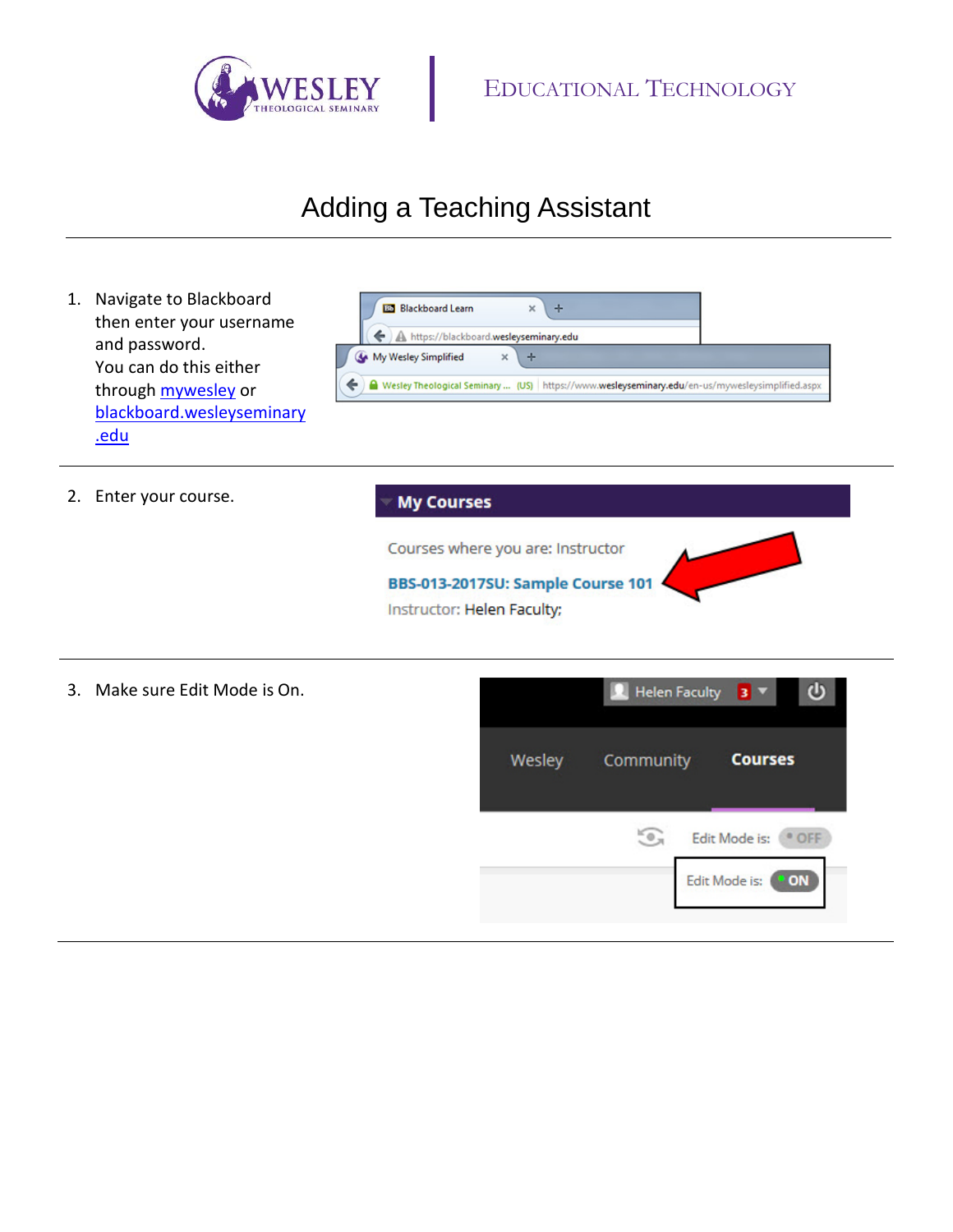4. Click **Users and Groups** in the Course Management Menu, then click **Users**.



5. Click **Find Users to Enroll Users** Find Users to Enroll . Not blank  $\vert \cdot \vert$ Search: Username  $Go$ 

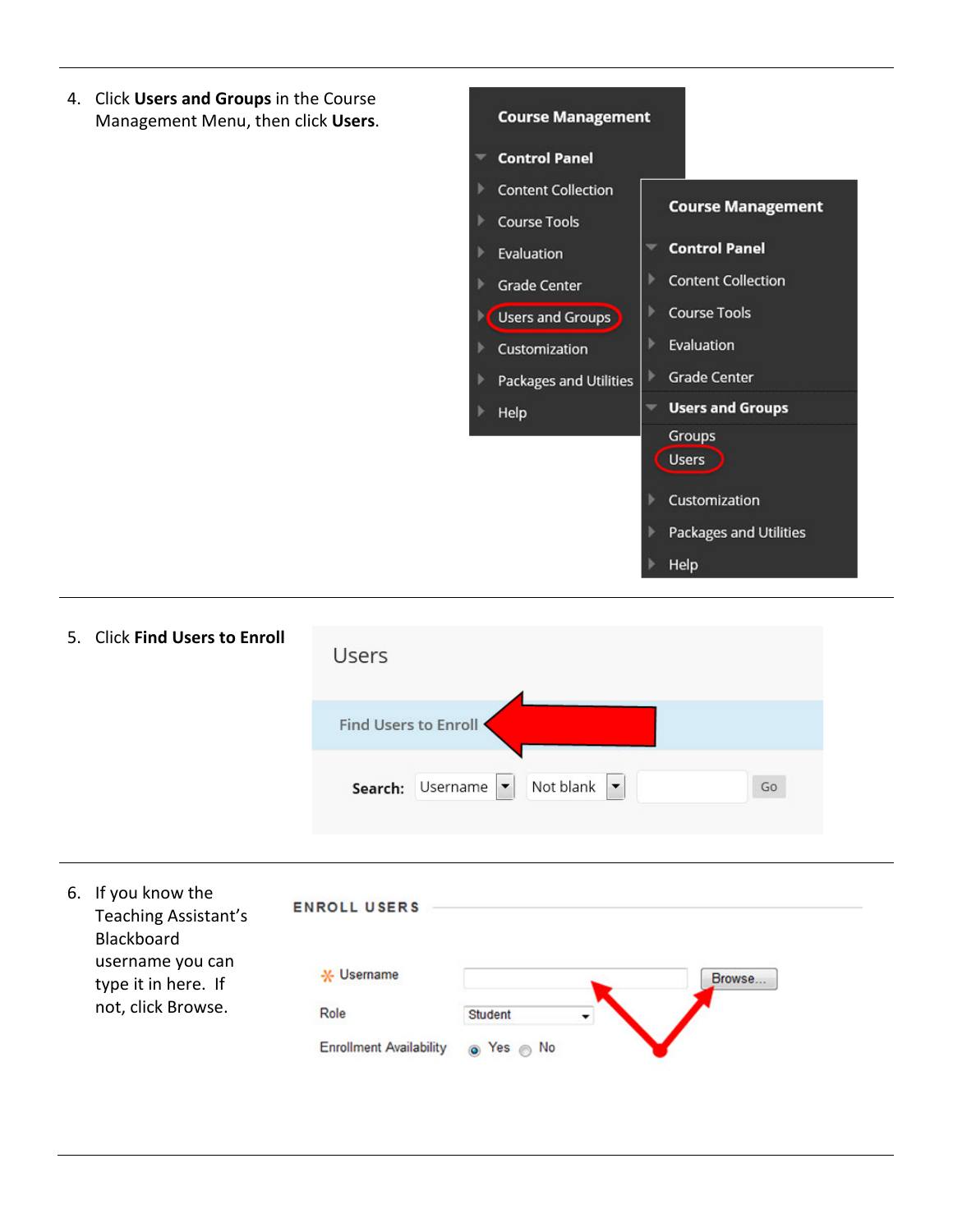7. A new window will open. Make sure Pop-ups are on. Under Search, click the down arrow and select **Last Name**.

| <b>Users</b>                                                             |    |                             |
|--------------------------------------------------------------------------|----|-----------------------------|
| Search Usemame -<br>$\bigcirc$ Contains $\bigcirc$<br>Search Last Name v | Go | Options: User Information + |
| <b>Username</b><br><b>First Name</b><br>Last Name<br>Email               |    |                             |

8. Leave the second **Users** box as *Contains*. Type in the student's last name Search Last Name v Contains - flintstone  $Go$ and press Enter or click Go.

|                        | 9. A list of options will show. Click<br>the check box next to the name of<br>the person you wish to enroll. | <b>Status</b><br>V                                                                  | <b>First Name</b><br>Wilma | Last Name<br>Flintstone |         |
|------------------------|--------------------------------------------------------------------------------------------------------------|-------------------------------------------------------------------------------------|----------------------------|-------------------------|---------|
|                        |                                                                                                              |                                                                                     |                            |                         |         |
| Submit.                | 10. Scroll down to the lower right corner and click                                                          |                                                                                     | Cancel<br>Submit           |                         |         |
| box.                   | 11. Make sure the person you<br>intend shows in the Username                                                 | * Username                                                                          | wtsjbwesley                |                         | Browse. |
|                        | Click the down arrow next to<br>Role and change the selection                                                | Role                                                                                | Student<br><b>Student</b>  |                         |         |
| to Teaching Assistant. | <b>Enrollment Availability</b>                                                                               | Instructor<br><b>Teaching Assistant</b><br><b>Course Builder</b><br>Grader<br>Guest |                            |                         |         |